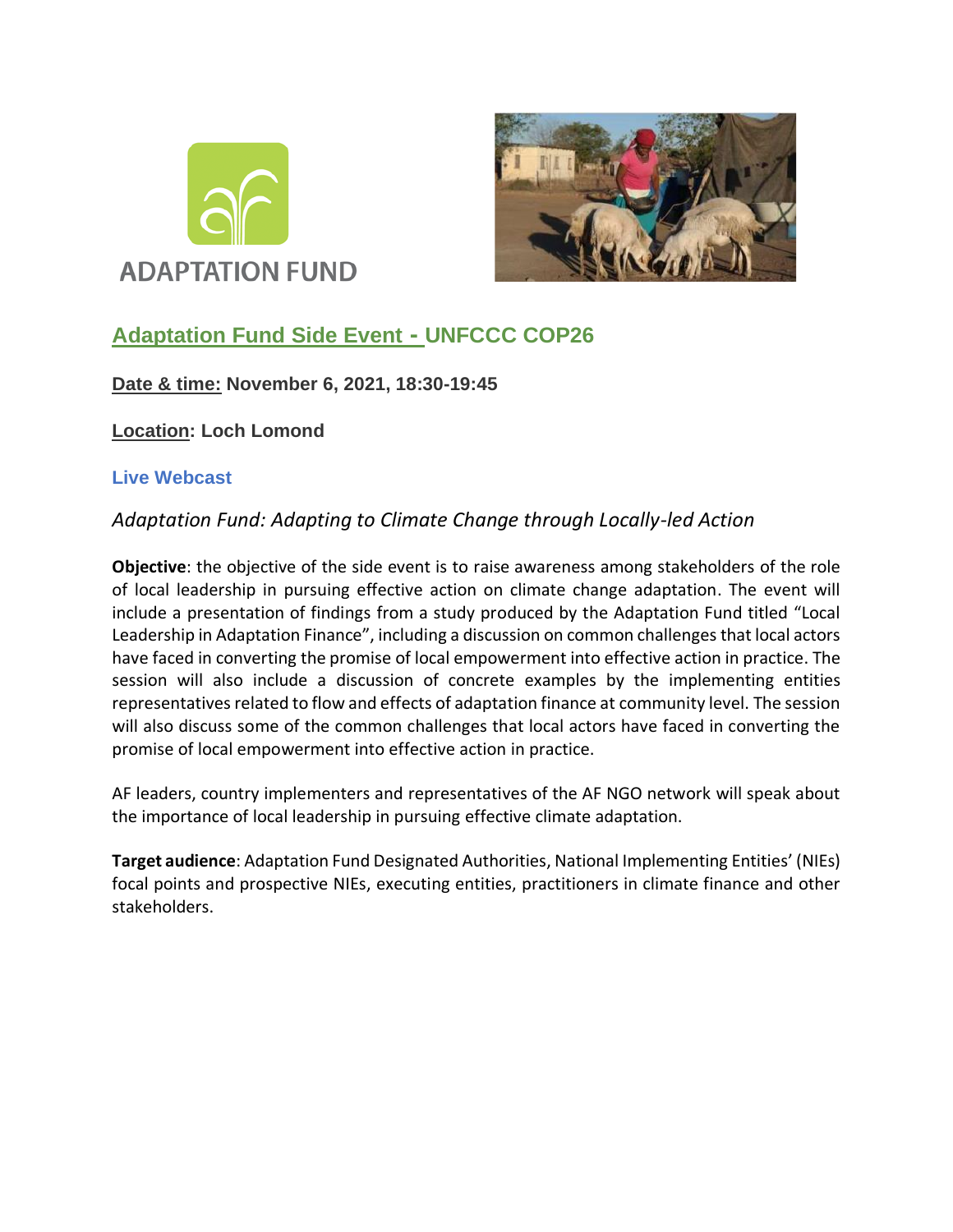# **Agenda**

**18:30-18:35 pm**…Opening by **Mr. Mahamat Abakar Assouyouti,** Sr. Climate Change Specialist, Adaptation Fund Board Secretariat

*Welcoming remarks and also will also share some findings from the AF study "Local Leadership in Adaptation Finance" which presents the AF experience in promoting locally-led action on adaptation from 6 Case studies.*

#### **18:35-18:40 pm**… **Mr. Mattias Broman, Adaptation Fund Board Chair**

*AF's strategic focus on Action, Innovation and Learning & Sharing, cross-cutting actions that support most vulnerable groups, including youth and the elderly, advance gender equality, build national capacities, and complement other climate funds.*

#### **18:40-18:45… Ms. Patience Damptey, Adaptation Fund Board member**

*Importance of locally-led adaptation action in empowering communities*

### **PRESENTATIONS**

**18:45-18:52… Mr. Keriako Tobiko, Cabinet Secretary, Ministry of Environment and Forestry, Kenya** *Statement from the Cabinet Secretary of Kenya on importance of locally-led action*

**18:53-19:00 pm …Ms. Marianella Feoli, Executive Director, Fundecooperacion para el Desarrollo Sostenible, Costa Rica**

*Ms. Feoli will present findings from the AF-funded project in Costa Rica titled "Reducing Vulnerability by focusing on critical sectors in order to reduce the negative impacts of climate change and improve resilience"*

**19:01-19:08 pm** … **Mr. Laode M Syarif, Ph.D, Executive Director, The Partnership for Governance Reform (KEMITRAAN)**

Mr. Syarif will present findings from the AF-funded project in Indonesia titled, "Community Adaptation for Forest-*Food Based Management in Saddang Watershed Ecosystem"*

#### **19:09-19:16***…***Mr. Callist Tindimugaya, Ministry of Water and Environment, Uganda**

*Mr. Tindimugaya will present findings from the AF-funded project in Uganda titled "Enhancing Resilience of Communities to Climate Change through Catchment-based Integrated Management of Water and related Resources".*

**19:17-19:22 pm**… **Ms. Rashauna Adams-Matthew, Environmental and Social Safeguard Officer, Department of Environment, Ministry of Health, Wellness and the Environment, Antigua & Barbuda**